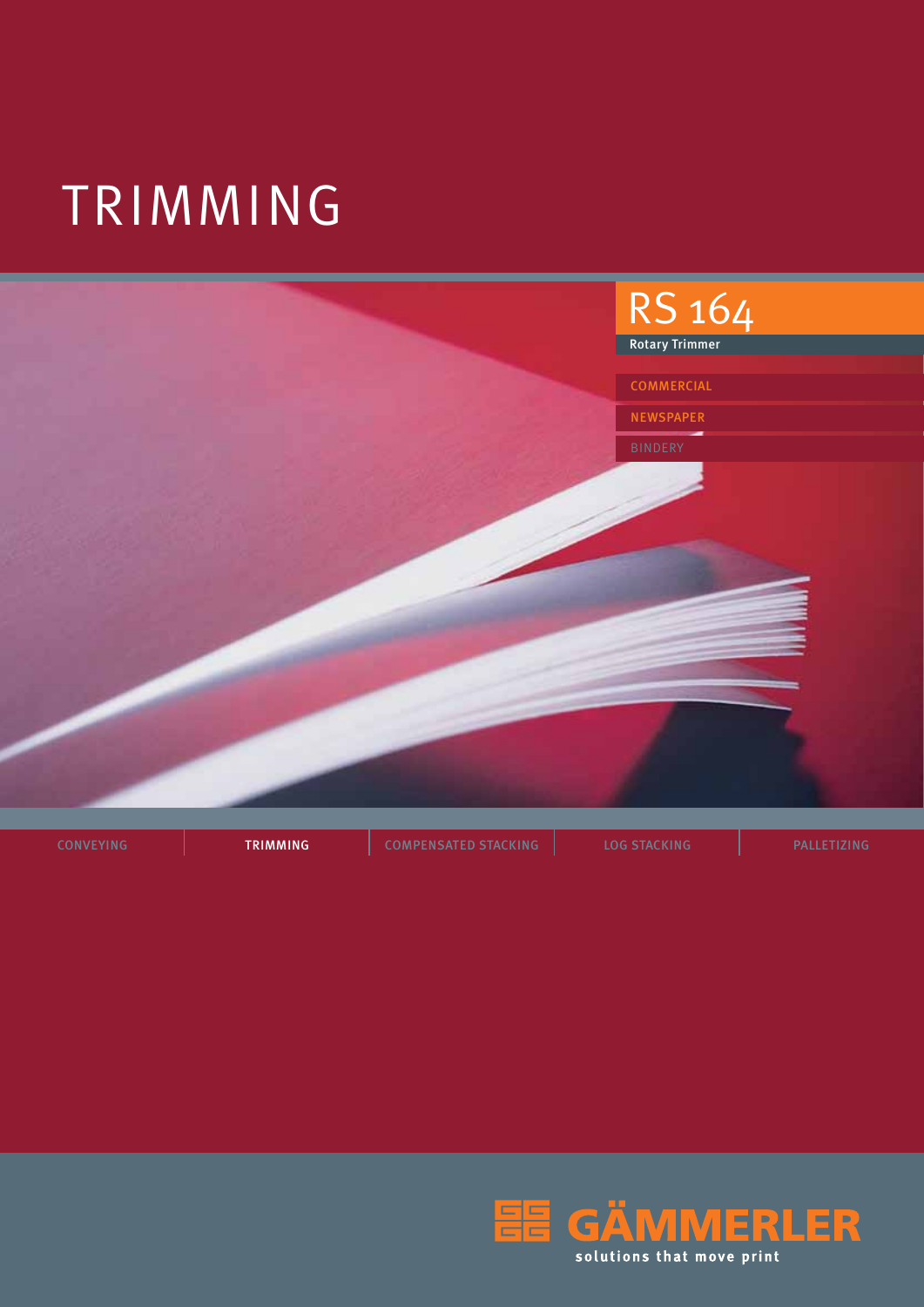### High Quality for High Paginations

#### **Gämmerler Trimming Technology – Benchmarks for Highest Quality**

The precise trim is an important point in post press processing. For more than 30 years Gämmerler has set benchmarks in inline trimming technology and maintained its leading market position worldwide with more than 4200 installations.

#### **RS 164 – Innovation in Trimming Technology**

When trimming printed copies of high page count the RS 164 achieves optimum results, setting new standards with the patented double knife technology. The userfriendly machine is equipped with the Gämmerler rotary knives with interchangeable cutting segments ensuring an optimum trim quality even at high speed.

#### **Segmented Knife Technology**

#### $\blacksquare$  Highest Trim Quality

Gämmerler's segmented knives are made of tungsten carbide, one of the hardest materials. Compared to round knives regrinding does not change the diameter of the segmented

knife, since the individual knife segments can be readjusted and therefore the original diameter remains unchanged, which maintains a high quality trim.

#### ■ Exceptionally Long Knife Life

Regrinding of the knives is necessary only after several millions of copies have been trimmed. In total the individual cutting segments can be readjusted up to 30 times before being replaced.

#### ■ Less Waste and Less Set-up Time

Since the cutting geometry of the segmented knives does not change the machine need not be readjusted after grinding, which means less waste and shorter set-up time.

#### **Nick-free Trim with Double Knife Technology**

The double knife technology trims the printed product between two segmented knives. There is no anvil. In particular, for copies of high page count and high press speeds an optimum nick-free trim quality can be achieved.

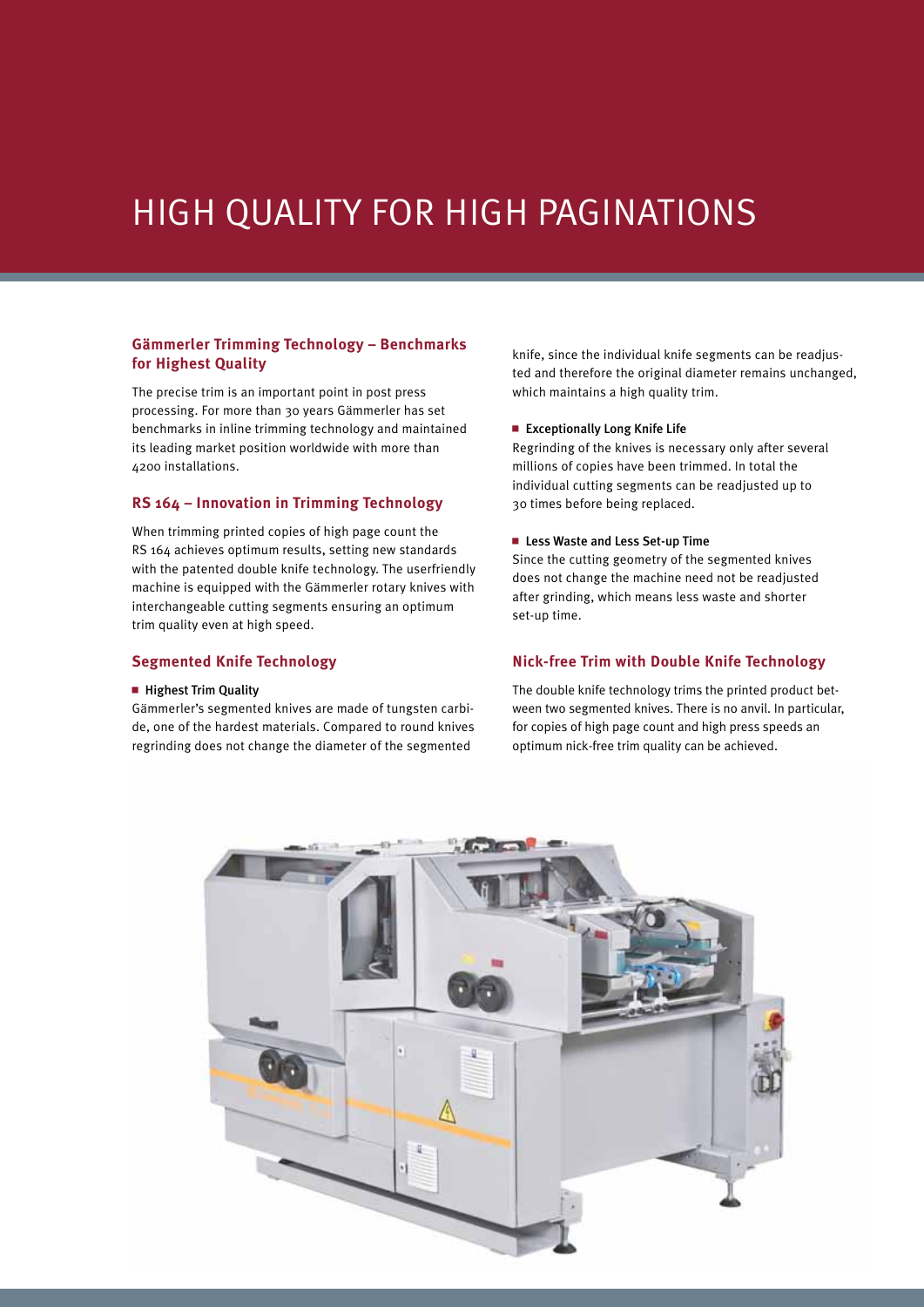## RS 164



Compact knife block



#### **Features**

- $\blacksquare$  Modular design for easy system integration
- $\blacksquare$  Compact knife block with double knife technology
- $\blacksquare$  Tungsten carbide knife segments individually replaceable and adjustable
- Vacuum sensor
- $\blacksquare$  Steel-welded frame

#### **Options**

- $\blacksquare$  Automatic format adjustment
- $\blacksquare$  Centric format adjustment within the jogger area
- Double deck machine for space-saving installation

#### **Advantages**

- Nick-free trim also for high page count products
- $\blacksquare$  Exceptionally long knife life
- Shingle thickness possible up to 25 mm
- $\blacksquare$  No cutting gap adjustment necessary, set-up time virtually zero





Double knife technology